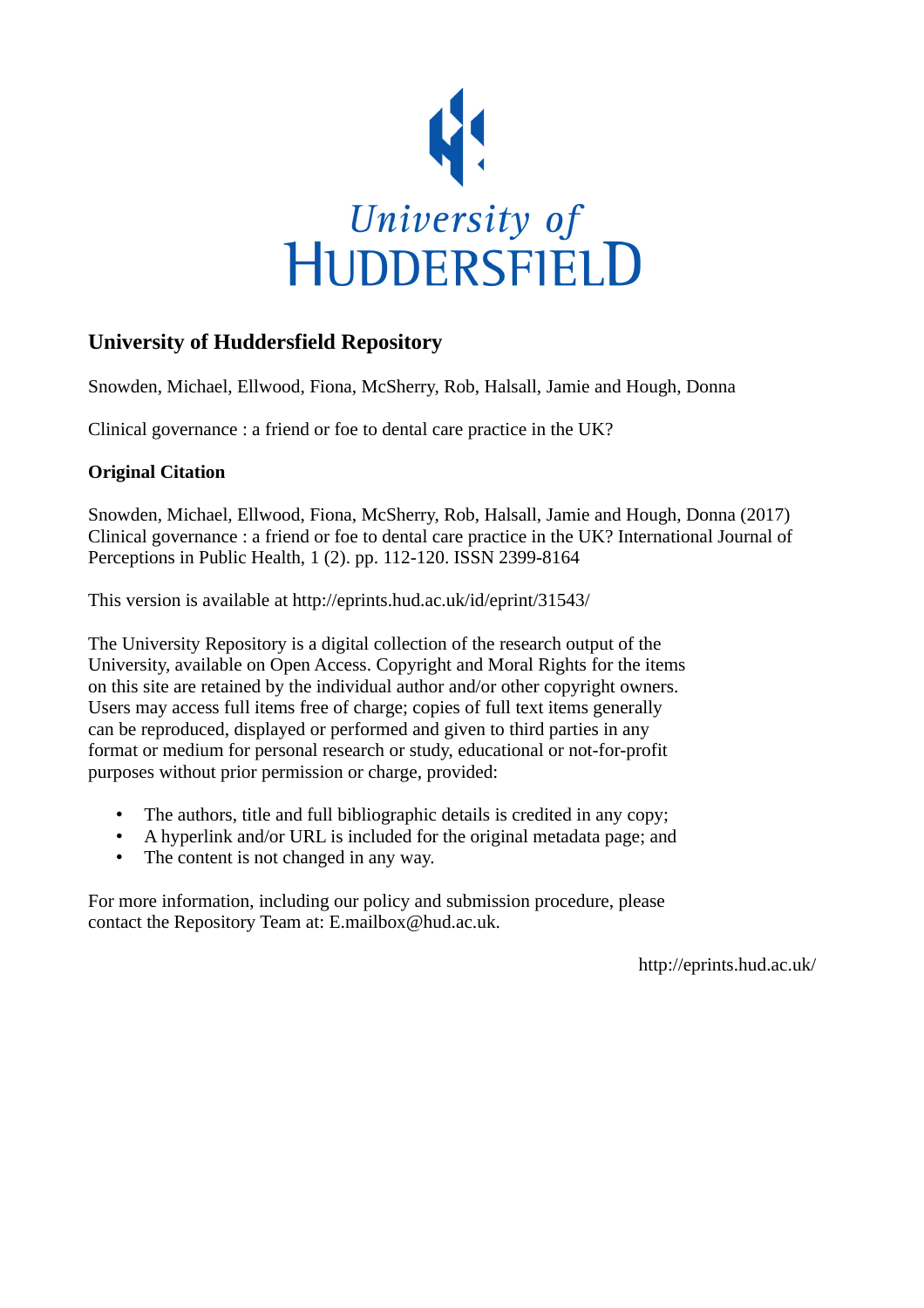#### **RESEARCH ARTICLE IJPPH**

#### **Clinical Governance: A Friend or Foe to Dental Care Practice in the UK?**

Michael Snowdent<sup>1</sup>, Fiona Ellwood<sup>2</sup>, Rob McSherry<sup>3</sup>, Jamie P. Halsall<sup>4</sup>, Donna Hough<sup>5</sup>

<sup>1</sup>Senior Lecturer, The University of Huddersfield, UK

<sup>2</sup>Visiting lecturer and External Examiner Trinity College Dublin and University College Cork, UK

<sup>3</sup>Professor of Nursing; Teesside University, UK

<sup>4</sup> Senior Lecturer, The University of Huddersfield, UK

<sup>5</sup> Head of Dental Education and Workforce: Health Education England, UK

#### **Abstract**

This paper presents a literature review of clinical governance and its impact upon dental health care in the UK. Whilst the value of clinical governance is recognised, the findings illustrate that the concept of clinical governance remains challenging to dental care practitioners, illustrated by lack of knowledge and confidence in its application and evaluation. The study also identifies a distinct paucity of research concerning impact and makes recommendations to enhance clinical governance in practice.

**Key words:** *Clinical Governance, Dental Care; Mentoring; Quality, Excellence*

\*Corresponding author: Michael Snowden, Email: m.a.snowden@hud.ac.uk

**Received** January 11 ,2017 **Accepted** February 6, 2017 **Published** March 14, 2017

Citation: Snowden, M., Ellwood, F., McSherry, R., Halsall, J.P., and Hough, D (2017). Clinical Governance: A Friend or Foe to Dental Care Practice in the UK? *International Journal of Perceptions in Public Health*, 1(2):pp.112-120.

Copyright: © 2017 Snowden et al. This is an open access article distributed under the terms of the Creative Commons Attribution License, which permits unrestricted use, distribution, and reproduction in any medium, provided the original author and source are credited.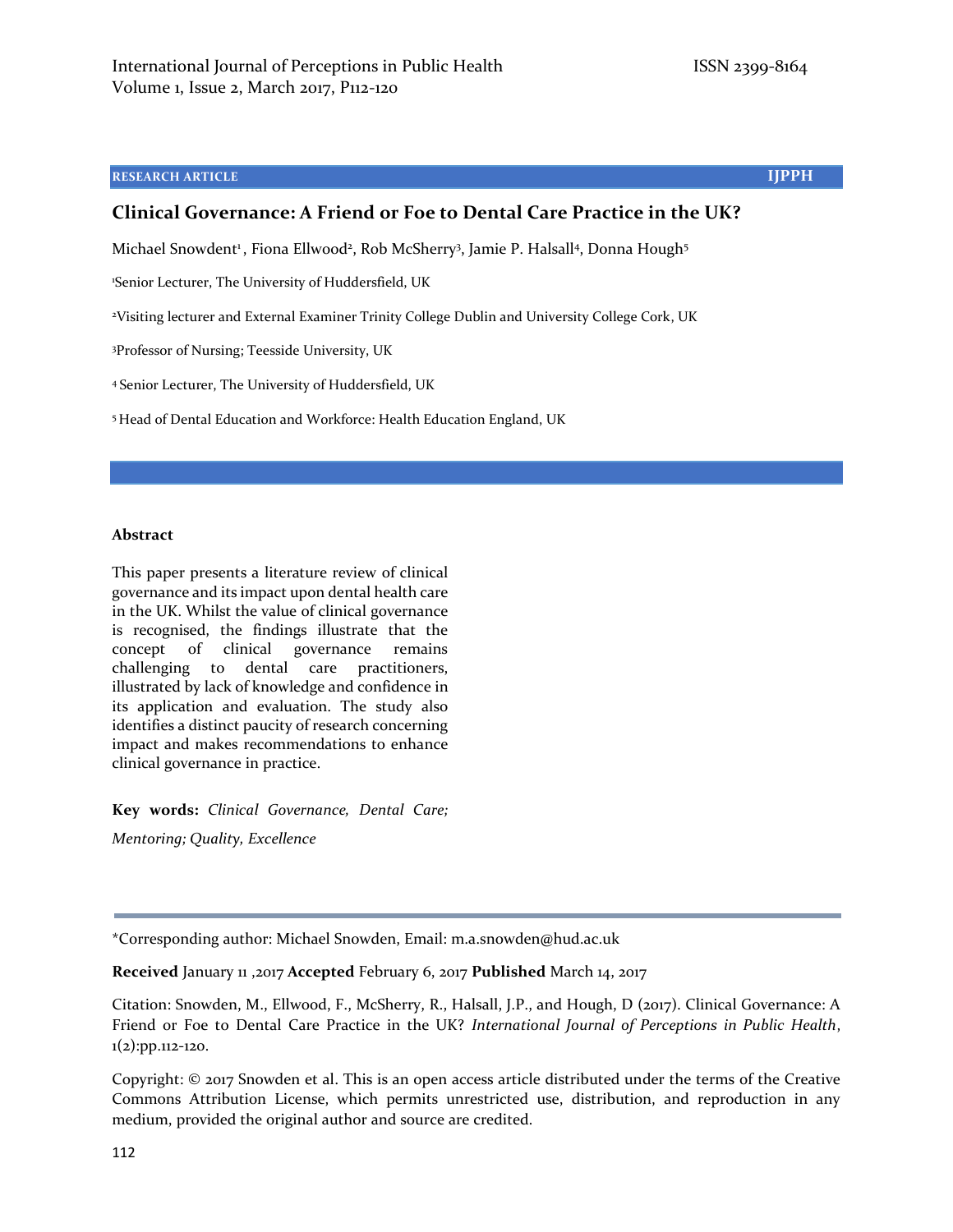#### **Defining Clinical Governance**

Clinical governance is not a new concept in healthcare (McSherry and Pearce, 2011). The phrase was originally coined by Sir Liam Donaldson and introduced into the National Health Service (NHS) England as part of the healthcare reforms of 1997. Clinical governance was defined as:

"a framework through which NHS organizations are accountable for continuously improving the quality of their services and safeguarding high standards of care by creating an environment in which excellence in clinical care will flourish." (Department of Health, 1997)

Since the inception of this definition we have witnessed a proliferation by professional bodies in redefining and applying this important phrase in an attempt to protect and safeguard the quality and standards of care for staff and patients across a number of health disciplines. Some examples have included: Occupational Therapy, 'a framework for combining a full range of quality activities, building first upon what is already being carried out' (Sealey, 1999: 265);physicians, 'the main vehicle for continuously improving the quality of patient care and developing the capacity of the NHS in England to maintaining high standards (Scally and Donaldson, 1998), and nurses, 'a framework which helps all clinicians – including nurses – to continuously improve quality and safeguard standards of care' (Royal College of Nursing, 2016).

What is significant about all of these definitions is the universal appeal of clinical governance in providing a quality framework for continually improving standards and protecting staff, patients and the public.

The British Dental Association (BDA) recognised the importance of clinical governance in 2006, suggesting that it is part of the NHS drive to improve the quality of healthcare and to make providers accountable for delivering a consistent standard on which patients can rely. The importance of making individuals, and by extension teams, organisations, regulators and/or commissioners accountable is paramount within the definition. This is because we are all responsible and accountable for delivering and

maintaining our professional standards and practices as part of our professional codes of conduct and contracts of employment, which is a lifelong and continuous process, aligned with professional development. The BDA recognise these important characteristics and attributes of clinical governance in their 'Advice Sheet Continuing Professional Development, Clinical Governance, Clinical Audit, and Peer Review. Due emphasis is placed upon this in the framework published by the NHS (2006) in presenting their Primary Care Dental Services Clinical Governance Framework that attempts to translate Clinical governance, establishing greater relevance to the dental primary care setting.

A commonality and consensus emerging throughout the various definitions and applications of the phrase clinical governance is the premise that systems and processes are in place guaranteeing clinical quality improvements at all levels of healthcare provision. Furthermore, clinical governance is everyone's responsibility and business.

#### **What is the Purpose of Clinical Governance for Dentistry?**

Indubitably, the purpose of clinical governance is to safeguard and protect patients, staff and the public. This is achieved by having a robust quality framework that draws together and/or integrates the various departments and associated systems and processes within an organization. These may include: risk management, where sharing and learning occurs from incident and complaints reporting and monitoring, and quality improvement, which is associated with having the systems and processes in place to encourage innovation and change by individuals who are encouraged and supported to design, implement and evaluate their service and practice. NHS (2006, pp. 7-12) highlight 12 key themes that need to be considered when addressing clinical governance, these include: 'infection control, child protection, radiography, staff, patient, public and environmental safety; evidence based practice and research; prevention and public health; clinical records, confidentiality and privacy; staff involvement and development; clinical staff requirements and development; patient information and involvement; fair and accessible care, and clinical audit and review.' Arguably, the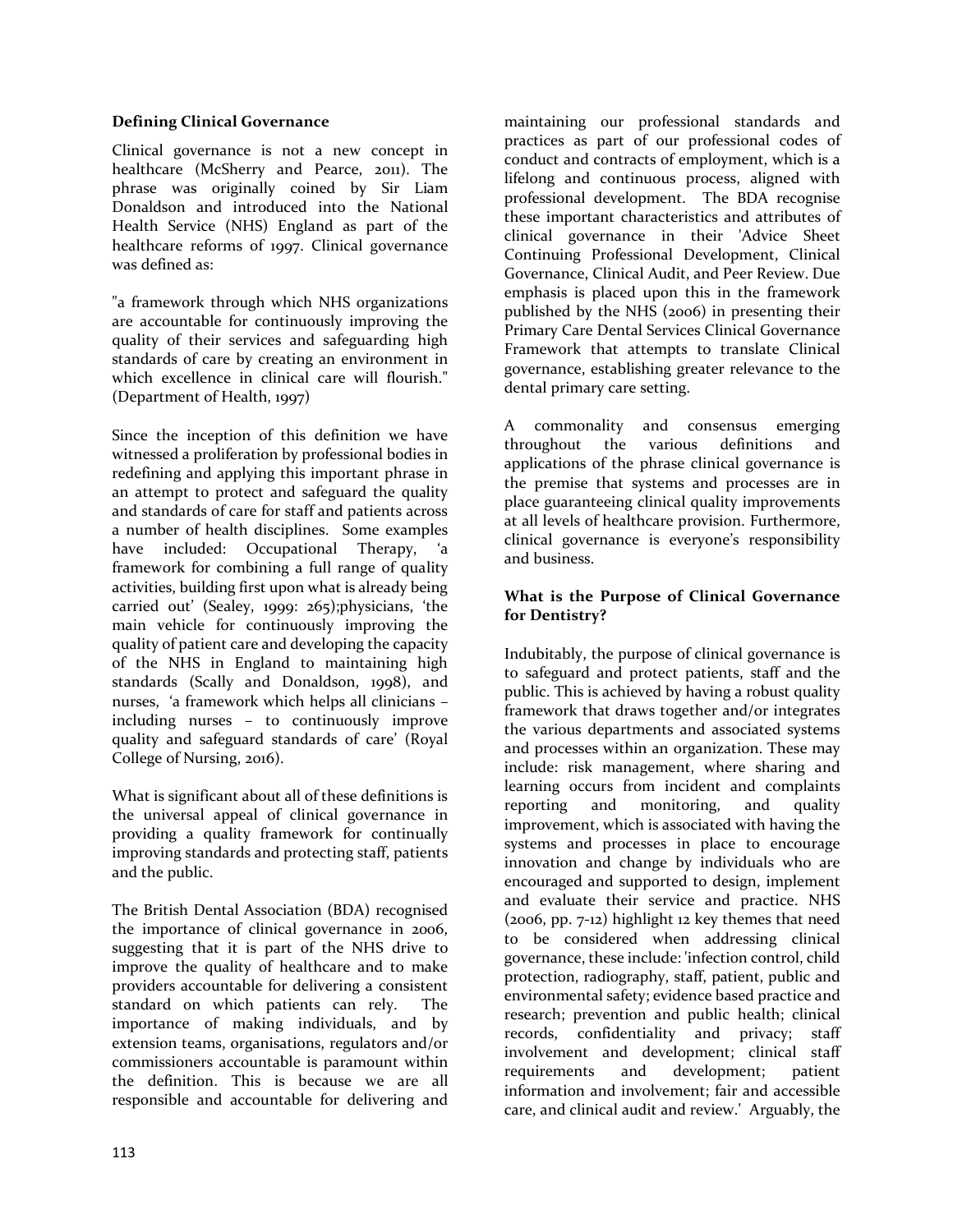ultimate purpose of clinical governance is the drawing together of a number of important themes including accountability, team working, quality, safety, continuous learning and sharing to demonstrate excellence in practice (McSherry and Pearce, 2011).

#### **What are the Actual Benefits of Clinical Governance to Dentistry Practice?**

It could be argued that the real testimony and/or benefit of the impact and outcome of clinical governance is in the way in which the term and associated quality framework has become globally recognised. This is further evidenced by the emergence of a body of knowledge derived from the findings of several international, empiricalbased studies (Hastings, et al., 2014; Benson, et al., 2006; Health Service Executive, 2014; McSherry and Pearce, 2011), which reveals that clinical governance is making a difference in some fundamentally important aspects of healthcare. In brief, these are largely associated with organizational cultures and working environments, continuous quality improvement and accountability, and leadership and management. The lesson to be learned from the growing numbers of studies focusing on the impact and outcome of clinical governance is as noted by Halligan (2006, p. 6) 'What we have learnt, more than anything else, is that if clinical governance gains purchase in the hearts and minds of frontline staff and is built up from the bottom, then the strength of that frontline mandate is unstoppable.' Halligan offers a truly remarkable statement, and one for us all to review and contemplate upon for the future with regard to our own contribution to the clinical governance agenda. However, whilst exploring literature that can be utilised to evaluate the efficacy and impact of clinical governance in dental care, it is clear that, despite the purported benefits of clinical governance, it is characterised by a paucity of research-based literature. Consequently, recognising the lack of research exploring clinical governance in dental health care, the broad aim of this literature review is to explore the effectiveness and impact of clinical governance in dental care practice. Whilst clinical practice is clearly evidence based, and the profession clearly values clinical research, there does seem to be a mismatch between good, clinical, evidence-based practice and the availability of research that has

explored clinical governance and its impact upon quality in dental care. This paper explores in a detailed review literature examining the impact of clinical governance and its challenges to practice.

### **Method**

A literature review is a precise, detailed and extensive examination and interpretation of literature that relates to an exact subject (Ali et al. 2015). A method for seeking knowledge and answers to a specific question or questions, by searching and analysing literature (Aveyard, 2014) and is especially useful in these areas of health care practice that are characterised by limited research. The review provides insight, knowledge and understanding of the topic under review in order that practitioners are able to utilise findings to enhance practice. Literature reviews are important, as they seek to summarise the literature that is available on any one topic, expediting access to knowledge and making best use of time and resources (Ali et al. 2015). It brings together a body of research and presents an analysis of the available literature so that the reader does not have to access each individual research article or report covered by the review, (Aveyard 2014). It is especially useful in those aspects of practice that are not characterised by extensive research.

A literature review using a systematic approach as suggested by Aveyard (2014) was performed covering the period January 1993 - July 2016 with the aim of identifying the impact of clinical governance on dental care. The goal of the review was to recognize and appraise all relevant literature that met the inclusion and exclusion criteria of the study. The search strategy, drawing upon the framework proposed by Aveyard (2014) and illustrated successfully by Ali, et al (2015) included setting specific inclusion and exclusion criteria, relevant to the field of clinical governance and dental care, formulating key terms, language(s), time scale of the search, and the type of sources to assure the quality and rigour of findings (Aveyard, 2014).

The inclusion criteria used were all English language publications in indexed and peerreviewed journals for the period January 1993 until July 2016, which addressed the goal of the study; exploring how clinical governance and its efficacy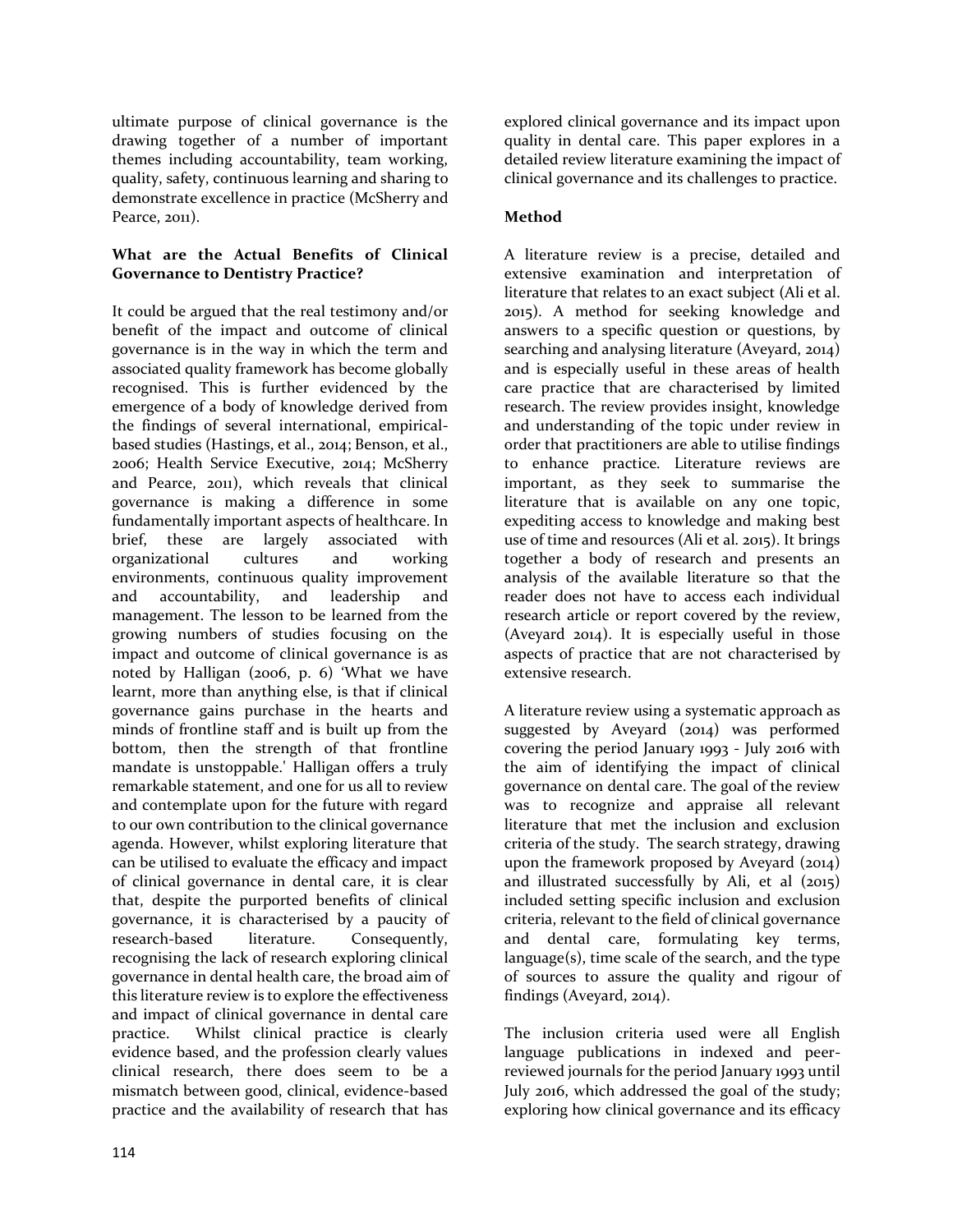in dental care practice was used. Peer reviewed articles, including empirical studies of both a quantitative and qualitative approach, literature reviews, and organisational reports were included. All "grey" materials including letters to the editor,<br>online leaflets and pamphlets, editorial pamphlets, editorial commentaries and unpublished work were excluded using data base search filters (Aveyard, 2014). Electronic searches were conducted using EBSCO host, Medline; CINHAL; AMED; Science direct; NICE; SUMMON and PubMed databases. The following key words were used: Clinical Governance OR/AND dentistry, Clinical Governance AND dental care, Clinical Governance AND dental care practitioners, clinical governance OR/ AND nursing. The key term 'clinical governance' was used initially; however, this generated an inordinate amount of material necessitating further refinement by combining terms such as 'clinical governance' and 'dentistry', 'dental care' and 'dental practitioner'. Initially this produced an excessive amount of literature; however, once the terms were refined to include specific reference to the context of dental care, significantly fewer results were generated. What was clear, as suspected by the authors of this paper, was that dental care and its relationship to clinical governance is characterised by a paucity of research. This is despite the growth in empirical research conducted in other health care<br>professions, suggesting that the research suggesting that the research community has not responded to this challenge.

In order to ensure a systematic process to the review was followed, the recommendations of Aveyard (2012) and Bettany-Saltikov (2016) were followed; each article's title, abstract and, if judged to be relevant at this initial assessment, the complete article was screened to assess whether it met the inclusion criteria. Those articles that met the inclusion criteria were diligently reviewed and analysed and any relevant sources cited in the article were also reviewed and reliance to the inclusion criteria considered. Only those studies that were judged to be methodologically robust were included in the review. Consequently, data extraction (Booth, Papaioannou and Sutton, 2012; Aveyard, 2014) was based on the quality of each article and draws upon review criteria illustrated by CASP (2013) as recommended by Aveyard (2014). (CASP, 2013) ensuring a consistent and methodologically systematic review of each article. This included, exploring the strengths and

weaknesses of each articles elected, commenting upon each component of the article under review, including the research design and methodology, sample size, assessment and congruence of validity and reliability measures, and appraisal of<br>potential bias in conclusion and potential bias in conclusion recommendations made.

A review grid based on the meta summary approach suggested by Aveyard  $(2014)$  was developed to organise the selected articles. The aim of the meta summary approach was to organise the in a logical manner to enable comprehension and to assess any themes presented within the literature. Using the Critical Appraisal Skills Programme, (CASP, 2013) frameworks, a hierarchy of evidence was established ensuring rigorous and systematic critical appraisal of each article under review (Booth, et al., 2012; Aveyard, 2014; Bettany-Saltikov 2016). This process also resulted in four further papers being excluded from the review. In order to ensure personal bias in the review was reduced, each article was reviewed blind by two academic reviewers. Summary notes in the form of a diary werealso maintained both through hand-notes and online endnote memos, to keep track of and record any excluded documents, highlighting the reasons for exclusion for future reference (Snowden, 2015) and the outcome of discussions between reviewers.

### **Findings**

Thirty-one papers were determined, and after excluding twenty-four that did not meet the inclusion criteria, twelve were considered for indepth review, following which, a further five were rejected for methodological failings. Whilst Aveyard (2014) suggests that reviewing references in papers selected for review can be fruitful, on this occasion no further papers were selected.

Nicklin and Batchelor (1999) drawing upon a small scale (n=71 response= 88%) convenience sample study explored what dental care providers understood by the term clinical governance and how it impacted upon their activities. Data was collected by use of a self-completed questionnaire administered to participants on a two-day postgraduate course. Significantly, this was an atypical group as the participants included consultants in dental community and public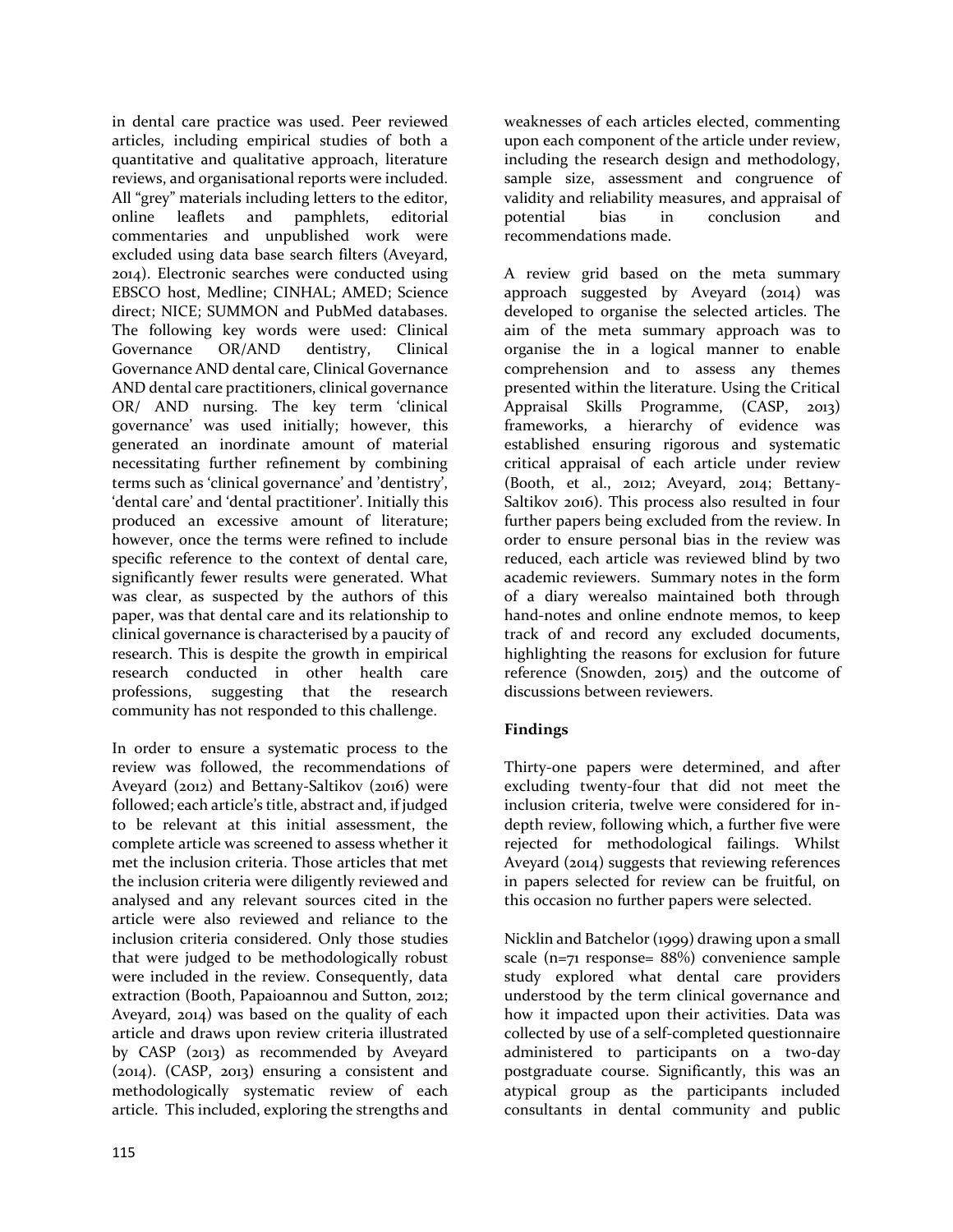health and members of a health authority, and many held postgraduate qualifications such as the postgraduate Diploma in General Dental Practice. This research was conducted in the early stages of the implementation of Clinical Governance and, as a consequence, some of the findings and conclusions drawn from this research may be mitigated. The research demonstrated a lack of understanding of clinical governance and little knowledge and awareness of how it may impact upon the profession. However, it could be argued that this was an elite group of dental care practitioners, leaders in the field who are highly educated and skilled, and therefore greater insight may be envisaged. The findings of the studyalso indicated one key area of one key area of concern regarding professional development. This is a bit clumsy. Try 'one key area of concern regarding professional development.' Then begin a new sentence with 'The study illustrated a high number of respondents that reported not being up to date in the development of clinical knowledge and skill. The respondents remained positive however in the belief that Clinical Governance did raise standards of care.

McCormick and Langford (2006, p. 215), explored principal dentist's attitudes and opinions to aspects of clinical governance within a strategic health authority in four key areas: 'views on clinical governance; quality improvement; risk management and clinical governance, and dental policy.' Data was collected via a Likert scale questionnaire consisting of 26 statements in four pre-determined subject areas. The questionnaire was subject to a rigorous process of internal and external review to ensure validity and congruence with study aims, and distributed to 208 dental practices within four geographic areas. In total, 150 questionnaires were returned indicating a good response rate of 72%.

The data from this large-scale quantitative study provided details, as follows:

#### 1. Views on Clinical Governance

The respondents in the survey largely considered themselves and their practices prepared and ready for the demands required to meet the challenge of clinical governance; nonetheless, a distinct number of the respondents did consider themselves to be confused or unsure concerning

the application of clinical governance to practice. Suggesting a lack of confidence in their ability to maintain and adapt to processes associated with successful clinical governance. Furthermore, 50% of the respondents considered that the implementation of clinical governance was too expensive. Although the notion of clinical governance was generally accepted with the sample, the majority of the respondents in this study believed more resources in the form of time, money and guidance were required for implementation to be successful (McCormick and Langford, 2006, p. 216).

#### 2. Quality Improvement

While 54% of respondents believed that clinical governance and the processes that underpinned successful clinical governance was about quality improvement, only 46% believed that clinical governance would tangibly raise standards in the provision of dental care. Respondents typically expressed the view that it would primarily be a vehicle to improve the practice of some dental care practitioners and practices, but not necessarily their own (McCormick and Langford, 2006, p. 216).

#### 3. Risk Management

Over 70% of respondents held the view that risk management was an important facet fo clinical governance, and that the notion of clinical governance was developing their awareness of risk to the development of practice and dental care (McCormick and Langford, 2006, p. 216).

#### 4. Clinical Governance and Dental Policy

A large majority of' majority of respondents believed that more resources and especially more funds should be made available for the implementation of clinical governance. Less than one third of the respondents within this study believed that patient confidence in the delivery of dental care would improve with the introduction of clinical governance (McCormick and Langford, 2006, p. 216).

Holden and Moore (2004) highlight the deficiency in guidance provided for practice in developing priorities within dental care. In response, Holden and Moore (2004, p. 21) provide an illustration and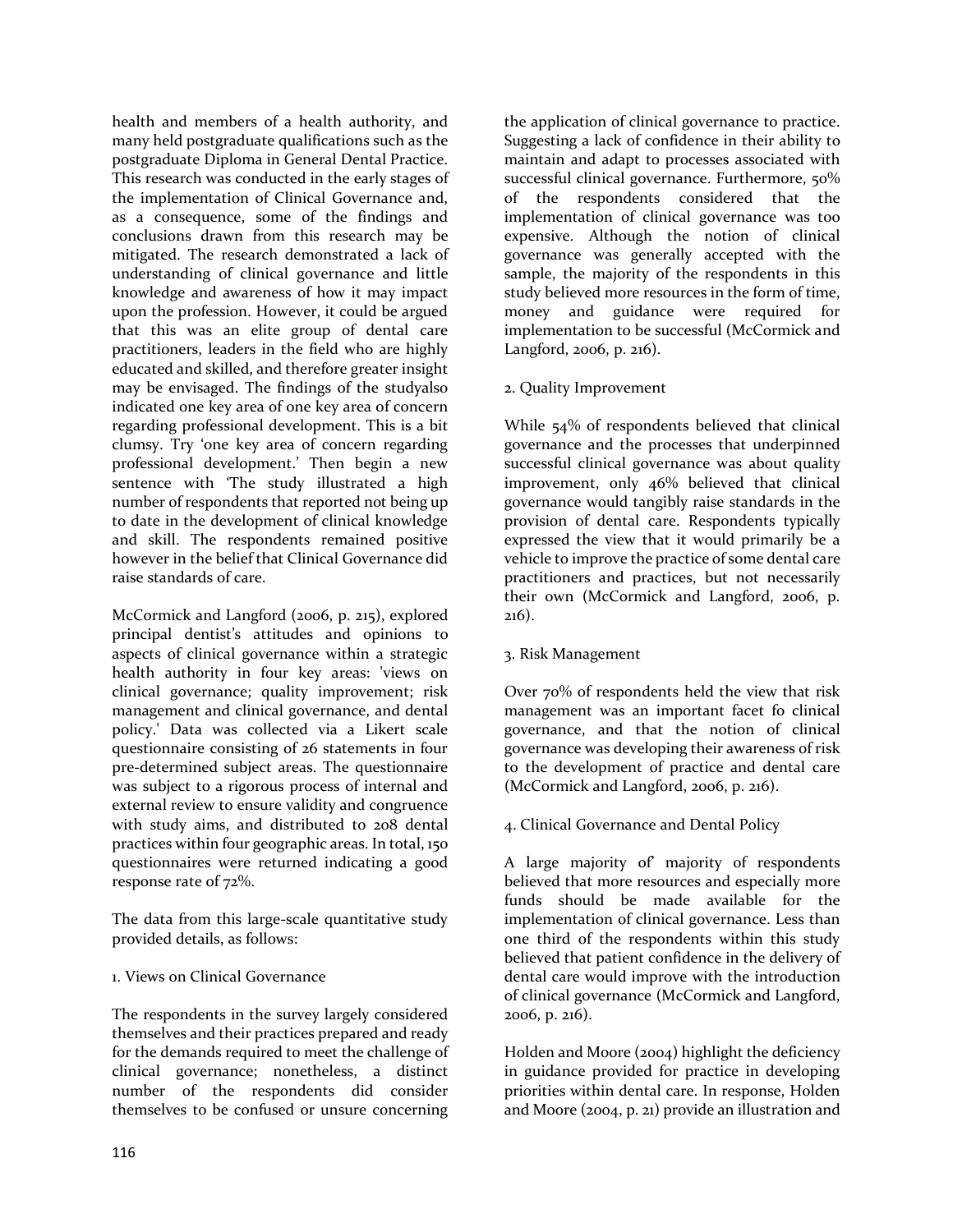evaluation of an assessment tool and model 'developed to support clinical governance within the dental primary care sector.' The model 'brings together key quality assurance and governance components to create an integrated standard working model for service and practice development. The model comprises of 14 key components that define structure, control process and assure the outcome. Each component consists of a number of indicators, which are scored on an ascending scale in turn. The results are then weighted to emphasise those that are more critical, producing a hierarchy of action that is objective and quantitatively assured' (Holden and Moore, 2004, p. 21) However, the authors emphasise the importance of ensuring that the process does not simply become a "box ticking" exercise and encourage a reflective stance when assessing the outcome. The 'model has been tested in a variety of contexts and found to be useful in identifying areas that would benefit from development and to support action planning' that will sustain quality and service development (Holden and Moore, 2004, p. 21).

Cameron, et al., (2007) provide evidence from a mixed methods study exploring the impact of offering support on quality from Clinical Governance advisers within dental care practices. A cross-sectional sample was employed representing the community from which it was drawn, and the study compared progress made by practices receiving personal support from advisors with those that did not utilising longitude assessment data.

The study identified that clinical governance processes and systems at the initial assessment were very weak in the sample under scrutiny, and that cost of managing systems and processes and the lack of resources and support were viewed as distinct challenges and presented as barriers to practice development. Those practices that received clinical governance adviser support did benefit from the experience and support provided and made distinct improvements in developing care compared with those that had not received support. Cameron, et al. (2011) recommend that dental practices should consider the experience and skills of coaches to develop and enhance this aspect of practice and that self-assessment checklists could be used to promote reflective learning; they should not be relied upon to

indicate standards.

Snowden, et al. (2016) conducted a mixed methods case study exploring the knowledge and attitude of a multi-disciplinary group of dental care practitioners. Whilst this study acknowledges its limitation in view of small sample size and replicability, it does provide a valuable insight into knowledge and application of clinical governance in contemporary dental care. The study identified that dental care practitioners had sound knowledge of the notion of clinical governance; however, they did emphasise that they lacked confidence in its application. Snowden, et al. (2016) placed emphasis on the observation that significant support was needed to develop their understanding of this aspect of their role, yet very little time and training was allocated to this. The study acknowledged that participants felt strongly that, as part of the dental team, they should be active participants in clinical governance processes, placing due emphasis upon NHS (2006) clinical governance framework requirements for staff involvement.

#### **Discussion and Conclusion**

This literature review has demonstrated a distinct paucity of evidence-based research that practitioners implementing and participating in clinical governance can draw upon to provide guidance. Whilst there has been progress meeting the concerns of practitioners highlighted by Nicklin and Batchelor (1999), those concerns are still relevant today. McCormack and Longford in 2006, Holden and Moore (2007), Cameron, et al., and most recently, Snowden, et al. in 2016 all allude to the lack of knowledge and confidence when applying clinical governance to practice. Cameron, et al. and Snowden, et al. offer strategies to support the development of clinical governance. Whilst Cameron, et al. propose the benefit of professional coaching to support guidance, Snowden, et al. go further by emphasising the role of a mentor in the development of knowledge and practice. The benefits of mentoring in dental practice and professional and clinical development are well documented (Schrubbe 2004; Cho, et al., 2011). Whilst there is little doubt that mentorship will contribute positively to personal growth and development there has been scant attention to the impact it has upon successful learning and the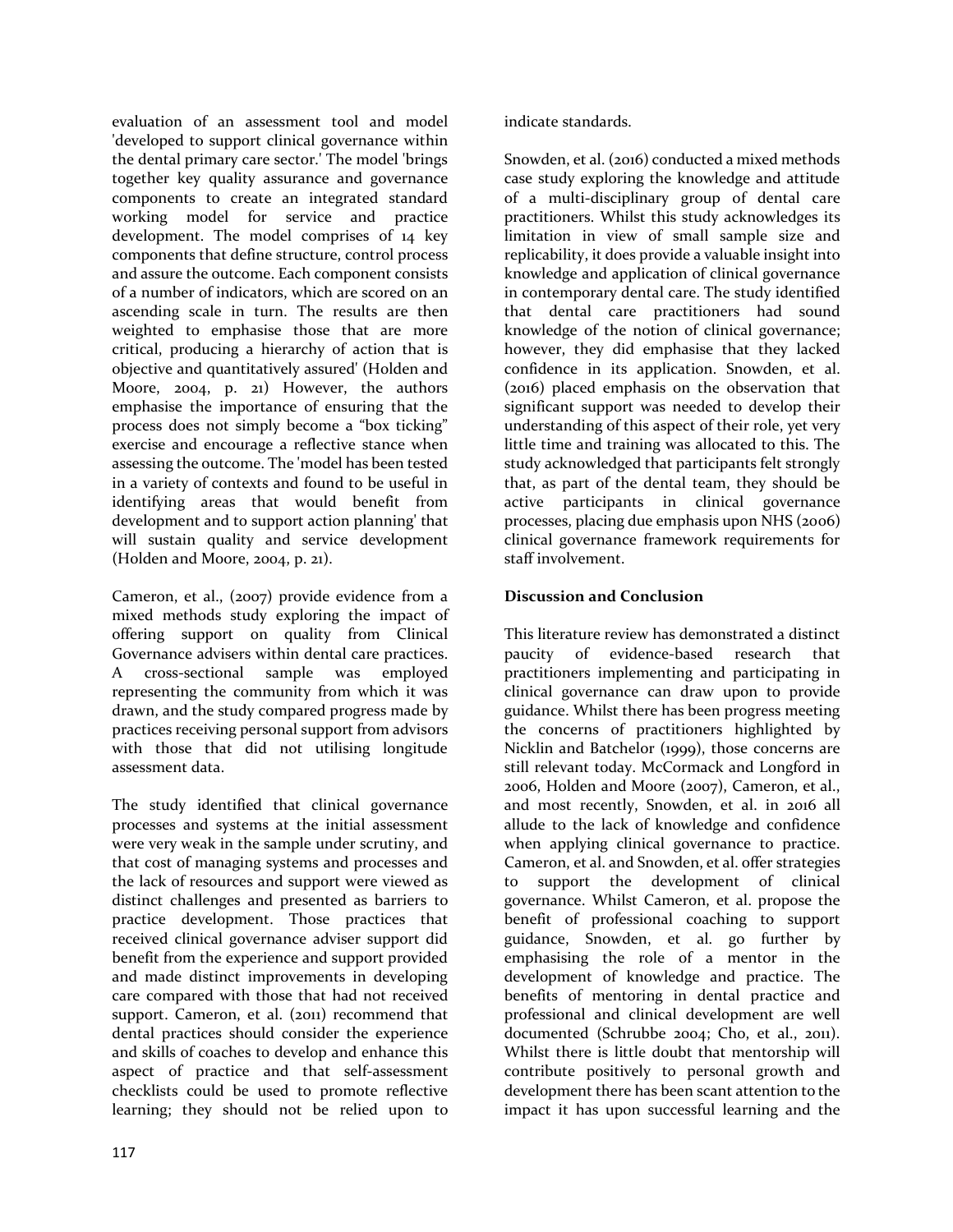development of dental health care practice. Success, however, is largely assumed rather than demonstrated; nonetheless, Holt and Ladwa (2008), Snowden (2012), Snowden and Halsall (2014), Elwood (2016), Snowden, et al. (2016) and Edwards, et al. (2016) allude to the potential benefits of mentorship on performance and learning for mentees and mentors. One of the key strengths of mentoring is that the relationship developed enables the mentee to access the craft, or the inside knowledge of the mentor that has been developed during their professional life course.

The nature of clinical governance in health care is becoming increasingly complex and dental health care is no exception to this. Greater support is required by practitioners to translate it into practice. The mentor expedites this process and is seen as a crucial guide and enabler to support practice development and to provide the realist perspective that enhances practice. Mercer et al (2007, p. 753) conducted a survey of attitudes of general dental practitioners (GDP's) and dental nurses in continuing education identifying that practice based learning was the preferred mode of delivery. Holt and Ladwa (2009) allude to the benefits of developing mentoring strategies primarily as a quality assurance tool for dental practitioners, and as having great potential for enhancing clinical governance.

The best fit tool for supporting the quality of care, albeit indirectly, is mentoring suggest Holt and Ladwa (2008, p. 145); they explain how there has

**References**

- Aveyard, H. (2014). Doing A Literature Review in Health and Social Care: A Practical Guide, (3rd Edn.), London: McGraw Hill and OUP.
- Ali, G., Wattis, J., and Snowden, M. (2015) Why are Spiritual Aspects of Care so hard to Address in Nursing Education?' A Literature Review (1993-2015). *International Journal of Multidisciplinary Comparative Studies*, 2 (1) 7-31.

Bailey, H., Cook, P. and Mercer, P. (2007).

been a drive for quality across health care and that clinical audit 'and clinical governance are two of the quality assurance tools that have been developed.' Whilst they suggest that the most significant actor in the quality of care is the dentist, and that dentist is given support and encouragement by their peers, this clearly does not fit with the accepted notion of clinical governance (NHS, 2006); as McSherry and Pearce (2011) assert, team working, continuous learning and sharing are required to demonstrate excellence in practice and are not simply the prerogative of a single professional.

This paper recognises the value of clinical governance. The review, whilst recognising the paucity of literature in this area, presents a limited review of its impact. The conclusion is clear: further work needs to be conducted, exploring the impact of clinical governance upon practice and for health care educators to consider ways of providing support and guidance in the form mentoring strategies that will enhance knowledge and confidence in the application of clinical governance. Embracing clinical governance as an ally will contribute to the developing quality relationship, continually improving standards and protecting staff, patients and the public.

**Acknowledgement:** Special thanks go to Ms Stefanie El Madawi, who was our proofreader.

**Funding:** Health Education England.

**Conflict of Interest:** None.

'Perceptions, Attitudes and Opinions of General Dental Practitioners and Dental Nurses to the Provision of Lifelong Learning for the Dental Team', *British Dental Journal*, 202;12. 747-53.

Benson L. A.,Boyd, A. and Walshe, K.(2006).'Learning from Regulatory Interventions in Healthcare: The Commission for Health Improvement and its Clinical Governance Review Process, *Clinical Governance: An International Journal*, 11;3. 213-24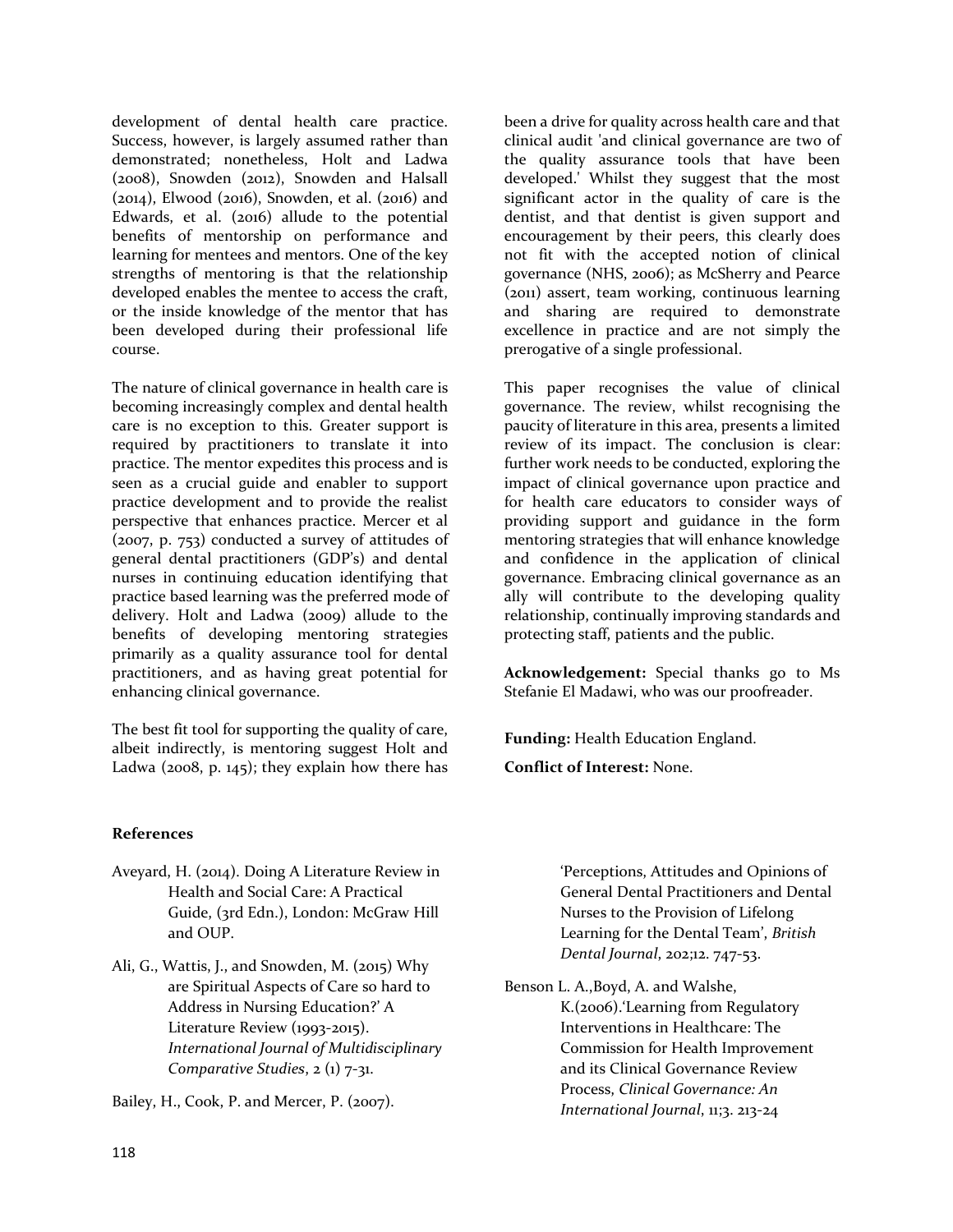Bettany-Saltikov, J. (2016) How to do a Systematic Literature Review in Nursing: A step by step guide. London. OUP

Booth, A., Papaioannou, D. and Sutton, A. (2012). Systematic Approaches to a Successful Literature Review, London: Sage

- British Dental Association (2006). Continuing Professional Development, Clinical Governance, Clinical Audit and Peer Review, London: British Dental Association
- Chartered Institute of Personnel and Development (2014). 'TITLE [online], Available at: <http://www.cipd.co.uk/hrtopics/coaching-mentoring.aspx> [Accessed 24th June 2016].
- CASP UK (2013). 'Critical Appraisal Skills Programme (CASP): Making Sense of Evidence [online], Available at:<http://www.caspuk.net/criticalappraisal> [Accessed 13th June 2016].
- Cho, C., Ramanan, R. and Feldman, M.D. (2011). 'Defining the Ideal Qualities of Mentorship: A Qualitative Analysis of the Characteristics of Outstanding Mentors',*American Journal of Medicine*, 124;5. 453–8.
- Connor, M. and Pokora J. (2012). Coaching and Mentoring at Work: Developing Effective Practice, (2nd Edn), Maidenhead: OUP.
- Department of Health (1997). The New NHS: Modern and Dependable, Department of Health. London: HMSO.
- Halligan, A. (2006). 'A Clinical Governance: Assuring the Sacred Duty of Trust to Patients, *Clinical Governance an International Journal*, 11;1. 5-7
- Edwards, J., Snowden, M. and Halsall, J. (2016). 'Coaching Works! A Qualitative Study Exploring the Effects of Coaching in a Public Sector Organisation', *The Journal*

*of Social Sciences Research,* 2; 5.88-92

- Elwood, F. (2016). 'Life Through a Different Lens', *Dental Nursing*, 12; 4.214
- Hastings E.S, Hastings, Armitage DG, Mallinson S, Jackson,K., Suter E, (2014). 'Exploring the Relationship Between Governance Mechanisms in Healthcare and Health Workforce Outcomes: A Systematic Review *BMC Health Services Research*, 14. 479.
- HSE (2014). Health Service Executive Report of the Quality and Safety Clinical Governance Development Initiative: Sharing and Learning, Ireland: HSE.
- Holt, V.P. and Ladwa, R. (2008). 'Mentoring a Quality Assurance Tool for Dentists: Part 1 The Need for Mentoring in Dental Practice', Primary Dental Care, October. 141-6.
- Holdon, L., C., and Moore, R., S. (2004) The development of a model and implementation process for clinical governance in primary dental care, *British Dental Journal*, 196: 21–24.
- McCormick, R. J., and Langford, J. W. (2006) Attitudes and opinions of NHS general dental practitioners towards clinical governance*, British Dental Journal,* 200: pp. 214–217.
- McSherry, R. and Pearce, P. (2011). Clinical Governance: A Guide to Implementation for Healthcare Professionals, Oxford: Wiley-Blackwell.
- Mercer, P., Bailey, H., and Cook, P. (2007) 'Perceptions, attitudes and opinions of general dental practitioners and dental nurses to the provision of lifelong learning for the dental team,' *British Dental Journal*, 202: 747-753.
- NHS (2006). 'Primary Care Dental Services Clinical Governance Framework [online]', Available at: <http://www.pcc-